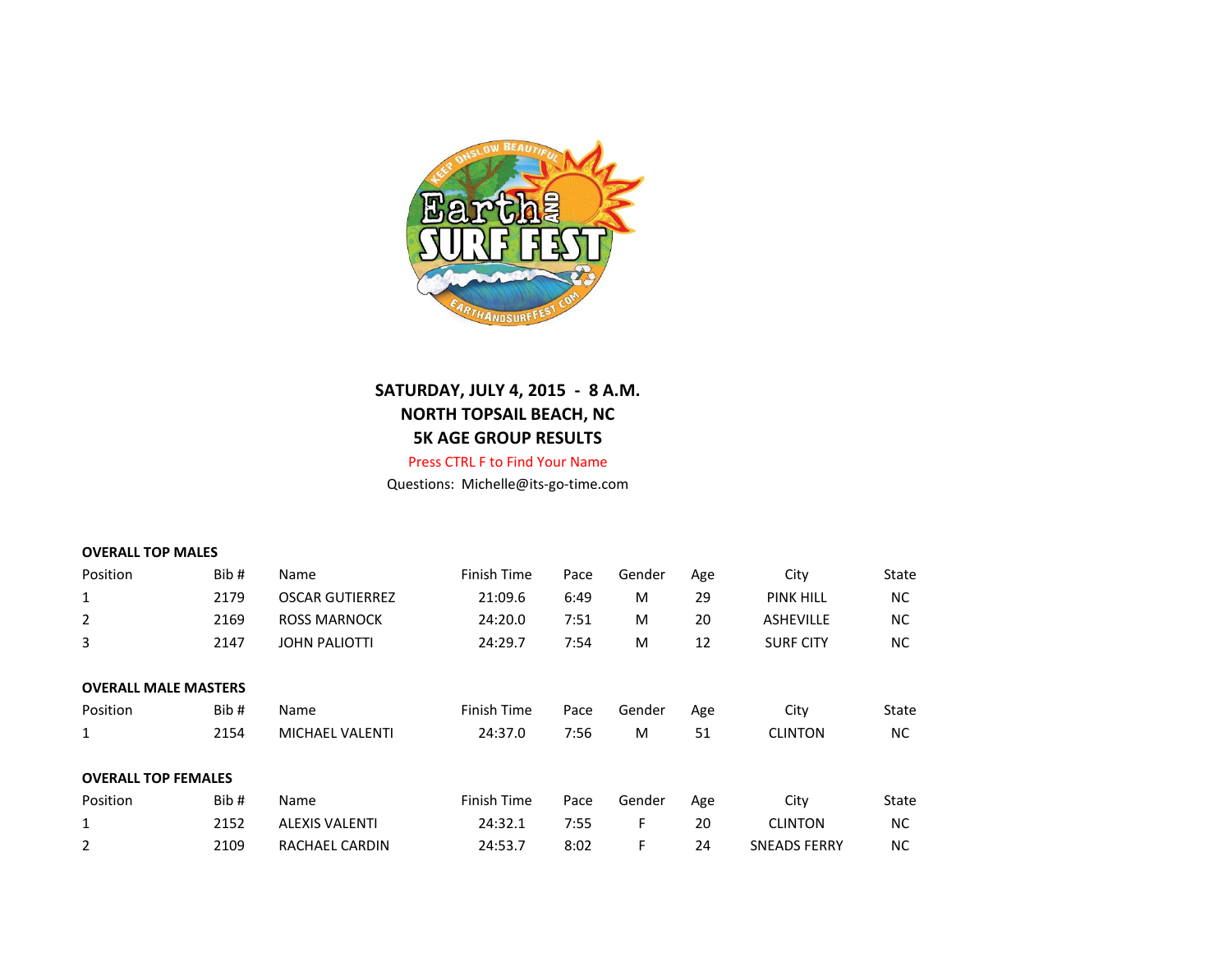| 3                             | 2110 | ELIZABETH COLEMAN      | 25:09.0     | 8:07  | F         | 14  | <b>CLINTON</b>       | NC           |
|-------------------------------|------|------------------------|-------------|-------|-----------|-----|----------------------|--------------|
| <b>OVERALL FEMALE MASTERS</b> |      |                        |             |       |           |     |                      |              |
| Position                      | Bib# | Name                   | Finish Time | Pace  | Gender    | Age | City                 | State        |
| $\mathbf{1}$                  | 2162 | <b>LIZ SANDS</b>       | 31:44.3     | 10:14 | F         | 41  | <b>HERTFORD CITY</b> | $\sf IN$     |
| <b>MALE 14 &amp; UNDER</b>    |      |                        |             |       |           |     |                      |              |
| Position                      | Bib# | Name                   | Finish Time | Pace  | Gender    | Age | City                 | State        |
| $\mathbf{1}$                  | 2176 | <b>AVERY GHALYOUN</b>  | 31:13.1     | 10:04 | M         | 14  | <b>GREENSBORO</b>    | $\sf NC$     |
| $\overline{2}$                | 2131 | <b>ROBERT MOORE</b>    | 55:56.3     | 18:03 | M         | 8   | <b>SNEADS FERRY</b>  | NC           |
| <b>MALE 15 - 19</b>           |      |                        |             |       |           |     |                      |              |
| Position                      | Bib# | Name                   | Finish Time | Pace  | Gender    | Age | City                 | <b>State</b> |
| $\mathbf{1}$                  | 2145 | HUNTER MURCHLAND       | 1:02:00.0   | 20:00 | ${\sf M}$ | 15  | <b>SNEADS FERRY</b>  | $NC$         |
| <b>MALE 20 - 24</b>           |      |                        |             |       |           |     |                      |              |
| Position                      | Bib# | Name                   | Finish Time | Pace  | Gender    | Age | City                 | State        |
| $\mathbf{1}$                  | 2113 | <b>KEVIN DORN</b>      | 26:27.8     | 8:32  | M         | 24  | <b>JACKSONVILLE</b>  | $NC$         |
| 2                             | 2159 | <b>RYAN KERN</b>       | 27:17.5     | 8:48  | M         | 24  | PITTSBURGH           | PA           |
| <b>MALE 30 - 34</b>           |      |                        |             |       |           |     |                      |              |
| Position                      | Bib# | Name                   | Finish Time | Pace  | Gender    | Age | City                 | <b>State</b> |
| $\mathbf{1}$                  | 2101 | <b>JEREMY ACKERSON</b> | 28:47.0     | 9:17  | ${\sf M}$ | 33  | <b>CUMMING</b>       | GA           |
| <b>MALE 35 - 39</b>           |      |                        |             |       |           |     |                      |              |
| Position                      | Bib# | Name                   | Finish Time | Pace  | Gender    | Age | City                 | State        |
| $\mathbf{1}$                  | 2120 | <b>SAM JUERGENS</b>    | 36:49.3     | 11:53 | M         | 35  | ALPHARETTA           | GA           |
| $\overline{2}$                | 2164 | <b>KEVIN WAYNES</b>    | 51:50.8     | 16:43 | M         | 36  | <b>JACKSONVILLE</b>  | NC           |
| MALE 40 - 44                  |      |                        |             |       |           |     |                      |              |
| Position                      | Bib# | Name                   | Finish Time | Pace  | Gender    | Age | City                 | State        |
| $\mathbf{1}$                  | 2119 | <b>JEREMY JEFFERS</b>  | 25:23.8     | 8:11  | M         | 41  | <b>DECATUR</b>       | GA           |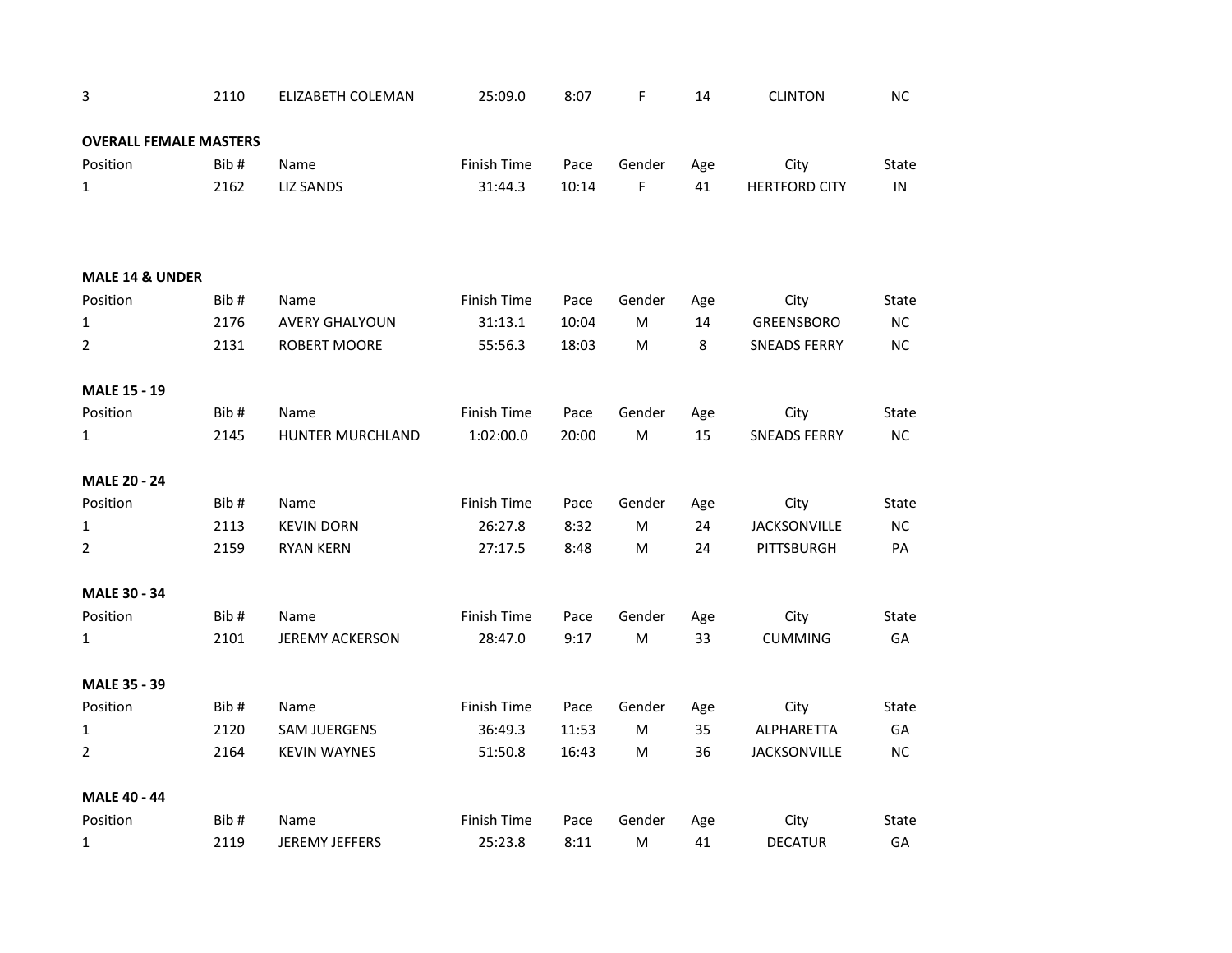| $\overline{2}$               | 2125 | <b>BRANTLEY LONG</b>   | 27:49.5     | 8:58  | M         | 41  | <b>GREENSBORO</b>      | $NC$      |
|------------------------------|------|------------------------|-------------|-------|-----------|-----|------------------------|-----------|
| 3                            | 2161 | <b>ALEX RIVERO</b>     | 29:33.4     | 9:32  | M         | 43  | REDREICKSBURG          | VA        |
| 4                            | 2115 | <b>MARC GELFAND</b>    | 37:50.3     | 12:12 | M         | 42  | <b>BURKE</b>           | VA        |
| 5                            | 2129 | <b>KEITH MOORE</b>     | 55:59.9     | 18:04 | M         | 42  | <b>SNEADS FERRY</b>    | NC        |
| <b>MALE 45 - 49</b>          |      |                        |             |       |           |     |                        |           |
| Position                     | Bib# | Name                   | Finish Time | Pace  | Gender    | Age | City                   | State     |
| 1                            | 2158 | <b>DOUG MUNJAS</b>     | 35:37.3     | 11:29 | ${\sf M}$ | 49  | <b>SNEADS FERRY</b>    | NC        |
| $\overline{2}$               | 2167 | <b>MICHAEL BORIS</b>   | 36:04.9     | 11:38 | M         | 48  | <b>MOORE</b>           | SC        |
| 3                            | 2103 | JOHN ALEXANDER         | 36:07.5     | 11:39 | ${\sf M}$ | 47  | <b>GREENSBORO</b>      | NC        |
| <b>MALE 50 - 54</b>          |      |                        |             |       |           |     |                        |           |
| Position                     | Bib# | Name                   | Finish Time | Pace  | Gender    | Age | City                   | State     |
| $\mathbf 1$                  | 2168 | <b>SCOTT HULING</b>    | 29:12.3     | 9:25  | ${\sf M}$ | 53  | <b>ROCKY POINT</b>     | NC        |
| $\overline{2}$               | 2105 | MICHAEL BALANDIAT      | 32:12.4     | 10:23 | ${\sf M}$ | 50  | <b>GIBSONIA</b>        | PA        |
| <b>MALE 55 - 59</b>          |      |                        |             |       |           |     |                        |           |
| Position                     | Bib# | Name                   | Finish Time | Pace  | Gender    | Age | City                   | State     |
| $\mathbf{1}$                 | 2166 | <b>STEVE MCGRANE</b>   | 28:49.7     | 9:18  | ${\sf M}$ | 56  | N. TOPSAIL BEACH       | NC        |
| <b>MALE 60+</b>              |      |                        |             |       |           |     |                        |           |
| Position                     | Bib# | Name                   | Finish Time | Pace  | Gender    | Age | City                   | State     |
| $\mathbf{1}$                 | 2171 | <b>GARY MOEYKENS</b>   | 30:12.9     | 9:45  | ${\sf M}$ | 62  | <b>FORT MILL</b>       | SC        |
| $\overline{2}$               | 2123 | <b>FRED LEMIEUX</b>    | 34:55.8     | 11:16 | M         | 66  | <b>SPRUCE PINE</b>     | NC        |
| 3                            | 2170 | <b>JIM BUCKLEY</b>     | 34:59.3     | 11:17 | ${\sf M}$ | 62  | <b>UPPER ARLINGTON</b> | OH        |
| 4                            | 2175 | <b>JERRY ROSE</b>      | 36:45.1     | 11:51 | M         | 67  | <b>JAMESTOWN</b>       | NC        |
| 5                            | 2151 | <b>AL TURNER</b>       | 38:15.9     | 12:20 | M         | 70  | <b>SURF CITY</b>       | NC        |
| <b>FEMALE 14 &amp; UNDER</b> |      |                        |             |       |           |     |                        |           |
| Position                     | Bib# | Name                   | Finish Time | Pace  | Gender    | Age | City                   | State     |
| $\mathbf{1}$                 | 2156 | <b>ASHLYN WILLIAMS</b> | 31:53.0     | 10:17 | F         | 14  | <b>CLINTON</b>         | NC        |
| $\overline{2}$               | 2117 | <b>HADLEY HEATH</b>    | 34:39.3     | 11:11 | F         | 14  | <b>CLINTON</b>         | <b>NC</b> |
| 3                            | 2165 | PAIGE WAGERS           | 51:49.0     | 16:43 | F         | 12  | JACKSONVILLE           | NC        |
| 4                            | 2132 | AUTUMN MURCHLAND       | 1:02:00.0   | 20:00 | F         | 10  | <b>SNEADS FERRY</b>    | NC        |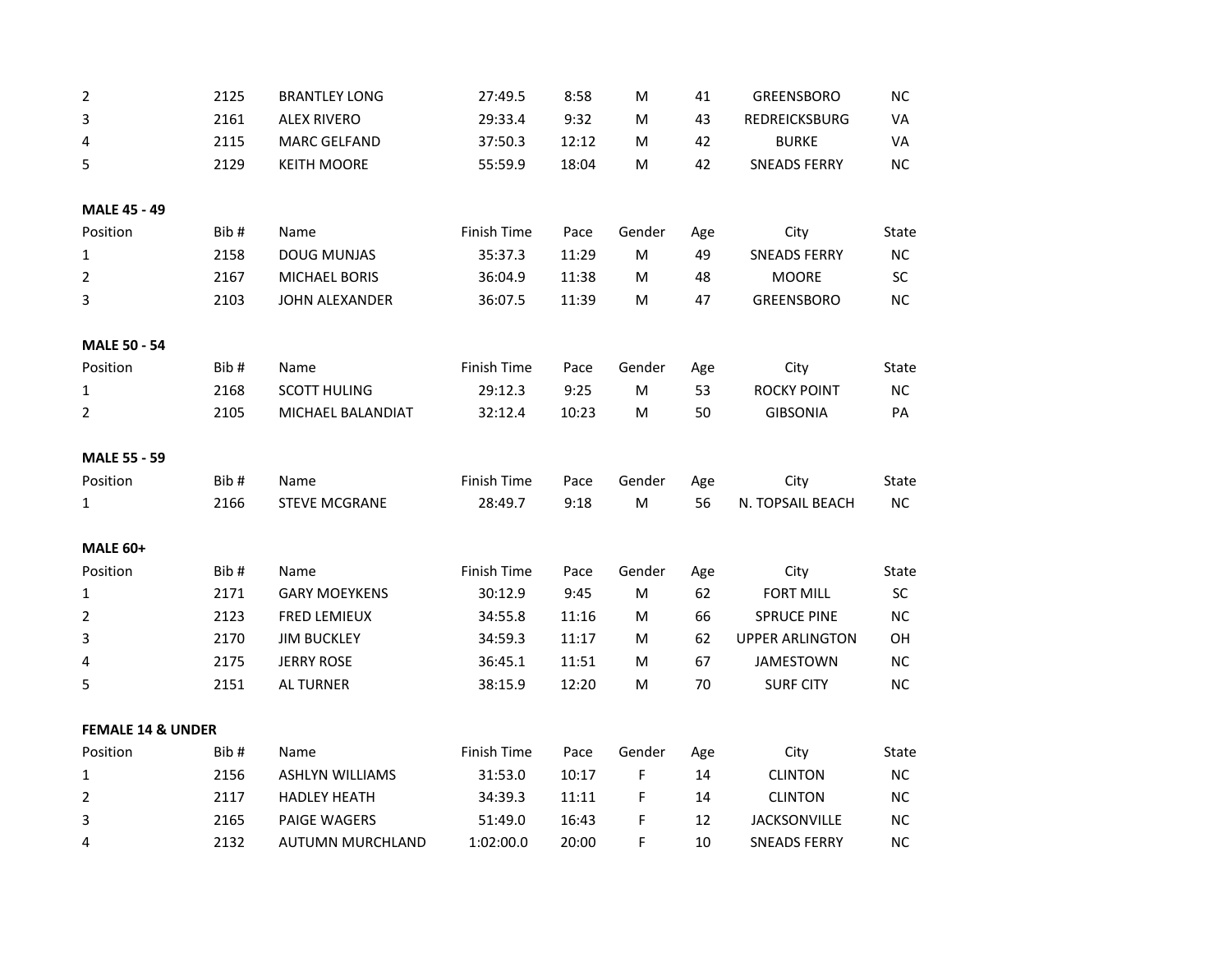| 5                     | 2130 | <b>OLIVIA MOORE</b>       | 1:13:00.0   | 23:33 | F      | 6   | <b>SNEADS FERRY</b> | NC             |
|-----------------------|------|---------------------------|-------------|-------|--------|-----|---------------------|----------------|
| <b>FEMALE 15 - 19</b> |      |                           |             |       |        |     |                     |                |
| Position              | Bib# | Name                      | Finish Time | Pace  | Gender | Age | City                | <b>State</b>   |
| 1                     | 2124 | AMANDA LLOYD              | 27:26.6     | 8:51  | F      | 16  | <b>ASHTON</b>       | <b>ONTARIO</b> |
| $\overline{2}$        | 2174 | <b>ALLYNA ANKNEY</b>      | 29:07.7     | 9:24  | F      | 19  | <b>SNEADS FERRY</b> | NC             |
| 3                     | 2153 | <b>EMILY VALENTI</b>      | 31:48.5     | 10:15 | F      | 18  | <b>CLINTON</b>      | NC             |
| 4                     | 2149 | NICOLE SPELL              | 31:59.3     | 10:19 | F      | 16  | <b>CLINTON</b>      | NC             |
| 5                     | 2173 | <b>JULIE PERKINS</b>      | 32:23.2     | 10:27 | F      | 19  | <b>DURHAM</b>       | NC             |
| <b>FEMALE 20 - 24</b> |      |                           |             |       |        |     |                     |                |
| Position              | Bib# | Name                      | Finish Time | Pace  | Gender | Age | City                | State          |
| $\mathbf{1}$          | 2104 | <b>JULIA BALANDIAT</b>    | 36:42.2     | 11:50 | F      | 21  | <b>GIBSONIA</b>     | PA             |
| $\overline{2}$        | 2160 | <b>ALEXIS PRUSICK</b>     | 40:33.8     | 13:05 | F      | 24  | PITTSBURGH          | PA             |
| <b>FEMALE 25 - 29</b> |      |                           |             |       |        |     |                     |                |
| Position              | Bib# | Name                      | Finish Time | Pace  | Gender | Age | City                | State          |
| 1                     | 2163 | KIMBERLY HERM             | 26:25.6     | 8:31  | F      | 28  | <b>SNEADS FERRY</b> | $NC$           |
| $\overline{2}$        | 2108 | MOE BUCKLEY               | 26:52.4     | 8:40  | F      | 26  | <b>COLUMBUS</b>     | OH             |
| 3                     | 2102 | <b>KRISTEN ALBERTSON</b>  | 36:25.2     | 11:45 | F      | 27  | HAMPSTEAD           | <b>NC</b>      |
| 4                     | 2157 | <b>ELIZABETH HUGHES</b>   | 37:11.8     | 11:59 | F      | 27  | WILLIAMSBURG        | VA             |
| 5                     | 2172 | <b>KATHRYN ALBERTSON</b>  | 40:04.6     | 12:55 | F      | 28  | <b>CINCINNATI</b>   | OH             |
| <b>FEMALE 30 - 34</b> |      |                           |             |       |        |     |                     |                |
| Position              | Bib# | Name                      | Finish Time | Pace  | Gender | Age | City                | <b>State</b>   |
| $\mathbf{1}$          | 2178 | <b>GINGER SCANLON</b>     | 38:18.9     | 12:21 | F      | 32  | RALEIGH             | NC             |
| 2                     | 2122 | <b>CAROLYN KUCICH</b>     | 1:02:00.0   | 20:00 | F      | 34  | <b>SNEADS FERRY</b> | NC             |
| <b>FEMALE 35 - 39</b> |      |                           |             |       |        |     |                     |                |
| Position              | Bib# | Name                      | Finish Time | Pace  | Gender | Age | City                | State          |
| 1                     | 2148 | <b>AMY PHILLIPS</b>       | 28:14.5     | 9:06  | F      | 36  | <b>HAMPSTEAD</b>    | NC             |
| $\overline{2}$        | 2116 | <b>AUBRI-ANNE HASLETT</b> | 32:02.3     | 10:20 | F      | 36  | <b>STELLA</b>       | NC             |
| 3                     | 2111 | NICOLE COOK               | 32:31.3     | 10:29 | F      | 35  | <b>HAMPSTEAD</b>    | <b>NC</b>      |
| 4                     | 2177 | DIANA KOLANACH            | 38:17.6     | 12:21 | F      | 37  | RALEIGH             | NC             |